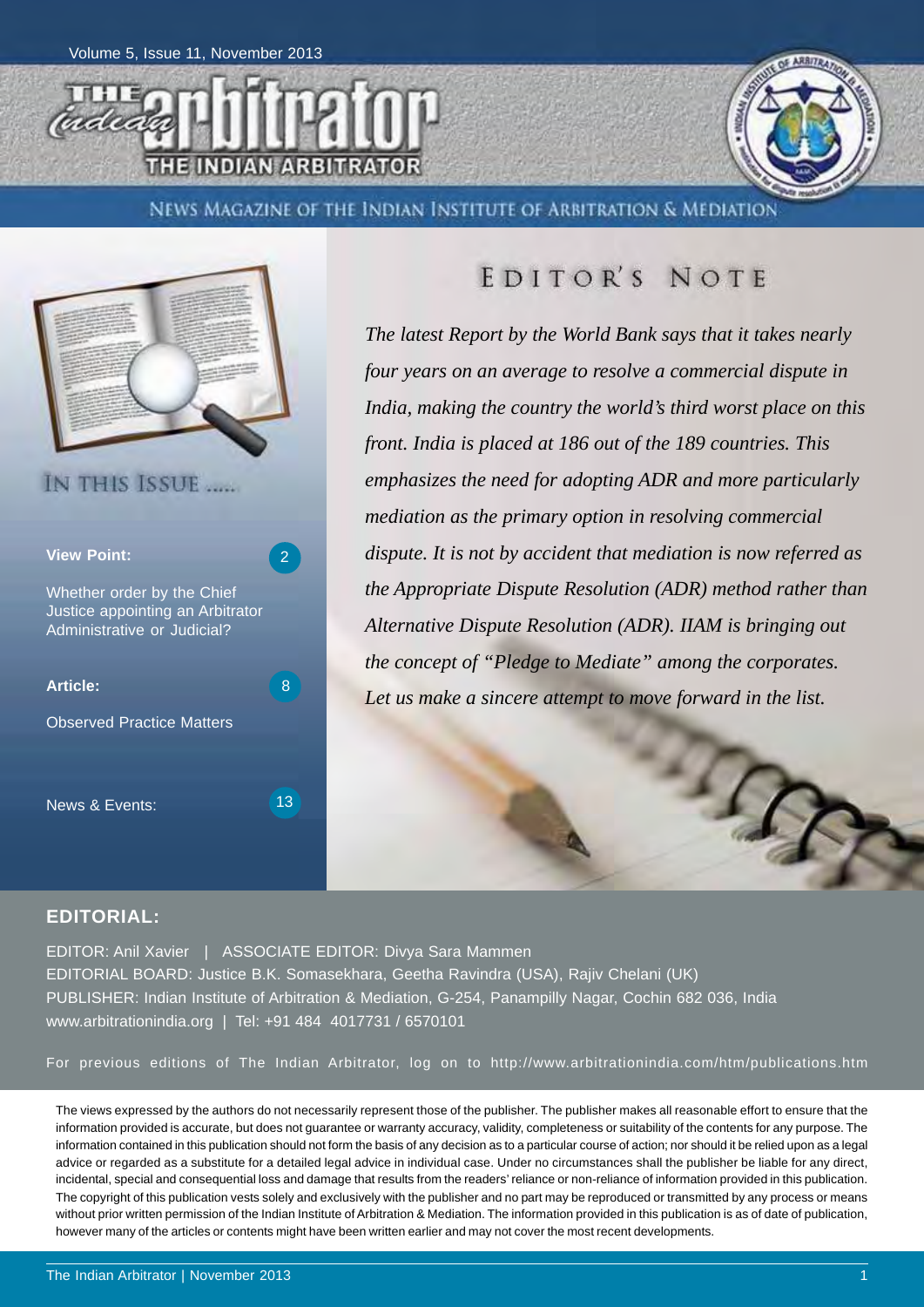# WHETHER ORDER BY THE CHIEF JUSTICE APPOINTING AN ARBITRATOR ADMINISTRATIVE OR JUDICIAL?

ABHINAV KUMAR & PRASHANT PRANJAL



*The validity of Section 11(6) of the Indian Arbitration and Conciliation Act defining "Appointment of arbitrators" has been challenged time and again before the Courts. The primary question that required consideration in all these challenges has been that whether an order by the Chief Justice appointing an arbitrator is an administrative order or a judicial one? The decision in the case of SBP & Co v Patel Engineering has resolved the dispute but the present article seeks to look at three different cases which are outstanding examples of lack of uniformity on the part of the Indian judiciary in dealing with the issue.*

AUTHORS: ABHINAV KUMAR & PRASHANT PRANJAL ARE 5TH YEAR STUDENTS OF NATIONAL LAW UNIVERSITY DELHI AND NUJS KOLKATTA RESPECTIVELY

### **CASE I: KONKAN RAILWAY V MEHUL CONSTRUCTION CO1 [3 JUDGE BENCH, SUPREME COURT – 2000]**

**Points in Judgment:**

**Use of 'Chief Justice' instead of 'Court'**: Section 11 of the Act had vested the right in the Chief Justice of the Supreme Court in International Commercial Arbitrations, and the Chief Justice of the High Court in domestic arbitrations to be the authority to perform the function of appointment of an arbitrator, whereas under the Model Law the same power had been vested in 'Court'. This shows that the nature of the order was intended to be administrative.

**Contentious order not to be decided by 'Chief Justice:** Supreme court was of the view that when the matter is placed before Chief Justice or his nominee under Section 11(6) of the Act it is imperative for the Chief Justice to bear in mind that the legislative intent is that the arbitral process should continue without delay and to minimize supervisory role of Courts. Therefore, all contentious issues should be raised before the Arbitral Tribunal itself, especially since the power to decide jurisdictional issues had been given to the Tribunal under Section 16 of the Act.

**Party could adopt dilatory tactics:** The court was further of the view that if the function of the Chief Justice was held to be judicial or quasi-judicial, then a party

**(Footnotes)**

<sup>1</sup> Konkan Railway Corporation v Mehul Construction Co. 2000 (7) SCC 201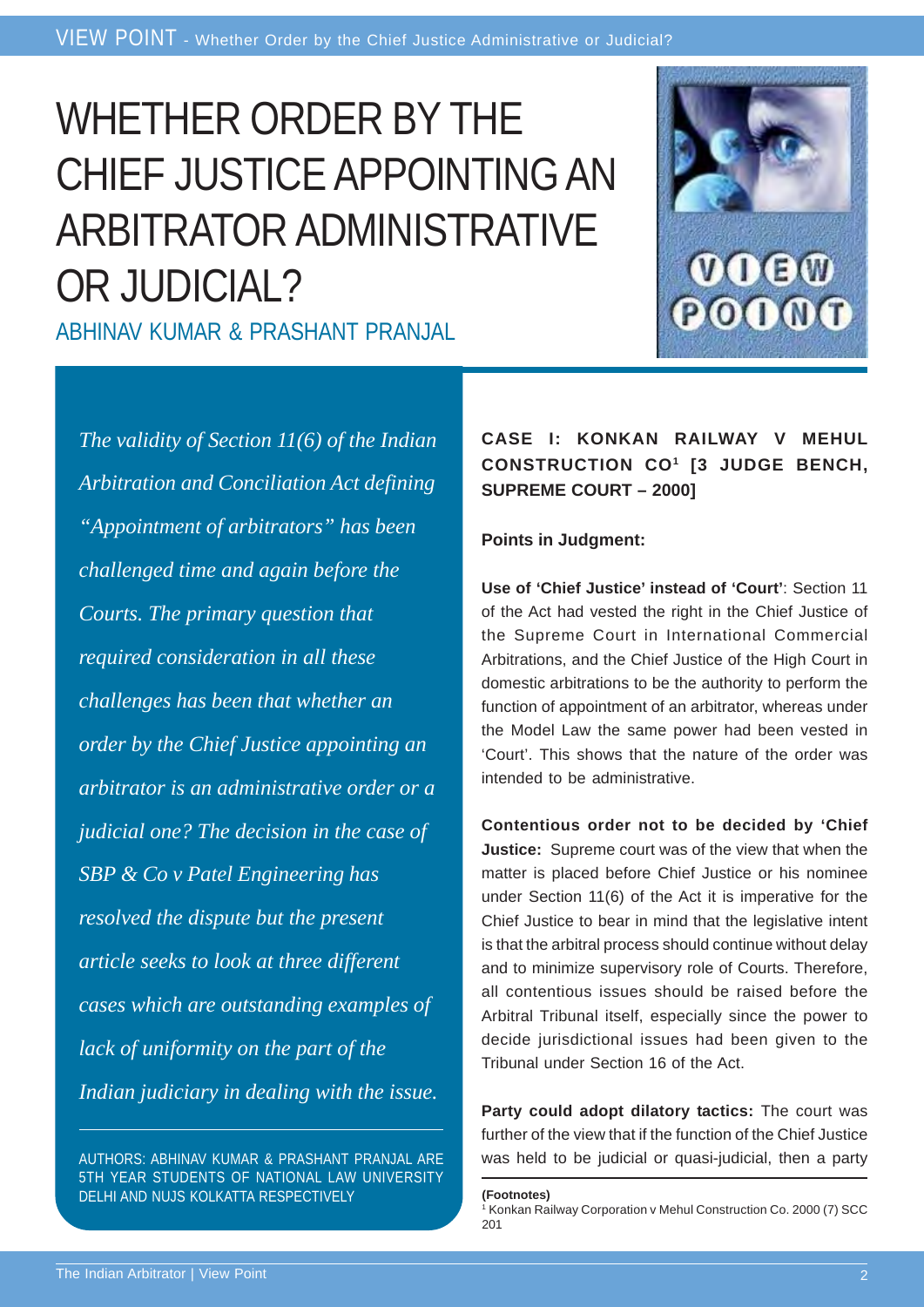could adopt dilatory tactics by approaching a Court of Law against the appointment of an arbitrator, instead of resolving the matter before the Tribunal itself. Therefore, the order passed by the Chief Justice is purely administrative in nature.

#### **Problems with the Judgment:**

If the order of the Chief Justice is an administrative order, then it could be challenged before the High Court under Article 226 of the Constitution of India, from which appeal would lie to the Division Bench, with further appeal to the Supreme Court under Article 136 of the Constitution. This would defeat the purpose of expeditious disposal of arbitral matters, and would further delay the proceedings. Due to these problems, the matter was referred to a Constitutional Bench.

### **CASE II: KONKAN RAILWAY V RANI CONSTRUCTION2 [5 JUDGE BENCH, SUPREME COURT – 2002]**

In this case, a clause in the Scheme introduced by the Chief Justice to deal with applications under Section 11 was called into question. The clause provided that notice should be given to the other party before the Chief Justice makes the appointment of the arbitrator.

### **Points in Judgment:**

**No need of Notice:** The Court held that nothing under Section 11 required the Chief Justice to give a notice or opportunity of hearing to the other party. It does not contemplate a response from the other party. Therefore, the scheme framed by the Chief Justice being against the Act was bad in law. The other party needs to be given notice of the request under Section 11 only to assist the Chief Justice in the appointment of the arbitrator.

**Function of Chief Justice:** According to apex court the function of the Chief Justice was only to fill the gap left by the parties or arbitrators and to appoint an arbitrator so that the arbitral process could commence. Therefore, the order could not be said to be an adjudicatory order.

#### **(Footnotes)**

2 Konkan Railway v Rani Construction. 2002 (2) SCC 388



## **BECOME A MEMBER OF IIAM**

Empower yourself with the techniques of Alternative Dispute Resolution. Apart from being elected to the Governing Council, also become part of Expert Committees and Users Committees to give expert advice / opinions to the Governing Council on the improvement of ADR in India.

Your association will provide the necessary inspiration for the endeavours of IIAM.

Choose from the different category of memberships. For details. see: www.arbitrationindia.com/htm/membership.htm or mail to dir@arbitrationindia.com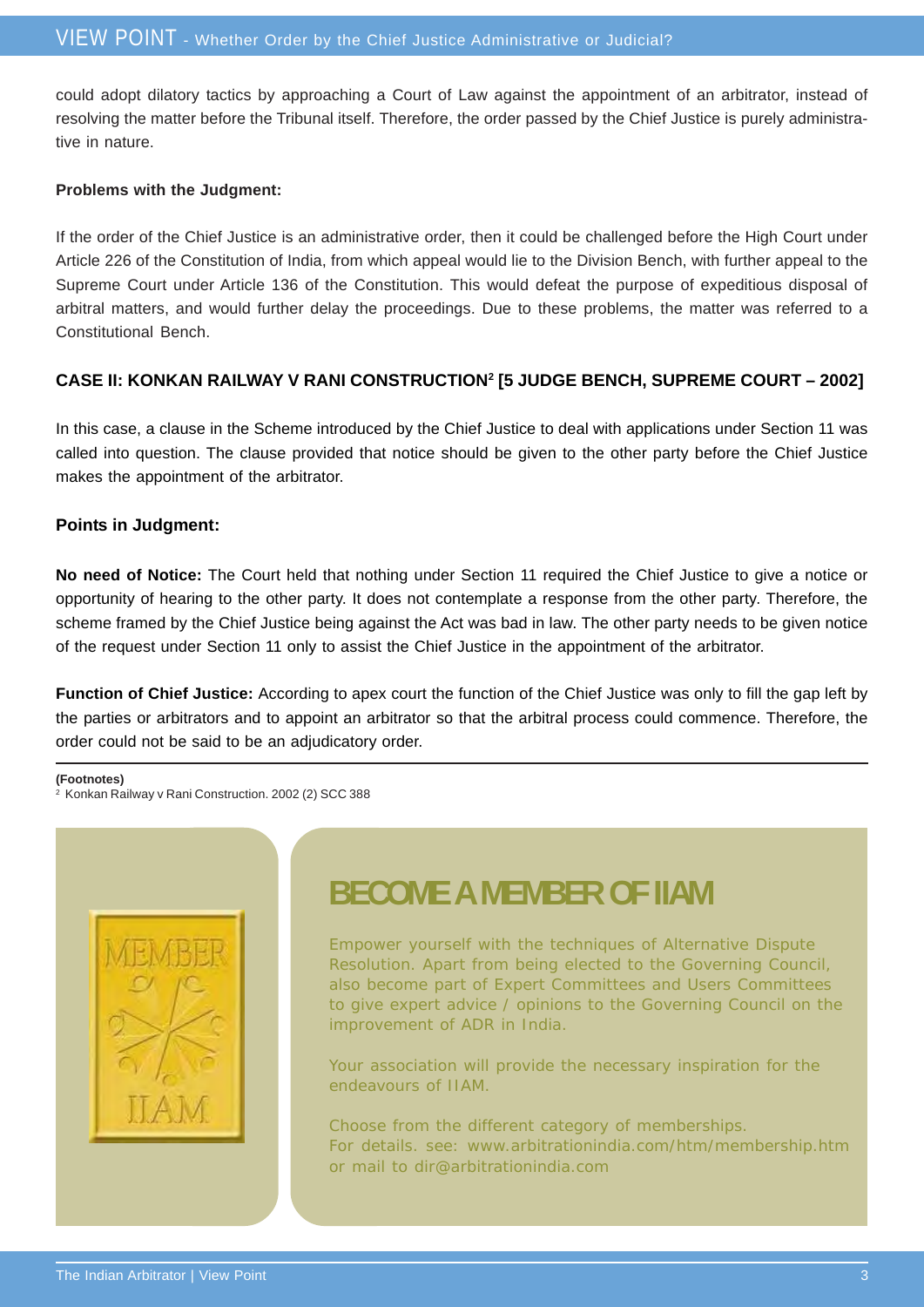**Arbitral Tribunal Jurisdiction:** Supreme Court was of the view that even after the Chief Justice has appointed an arbitrator that he believes is impartial and independent, a party who has justifiable doubts as to the impartiality of the arbitrator may challenge the arbitrator before the arbitral Tribunal. The arbitral Tribunal's authority under Section 16 is not confined to the width of its jurisdiction, but extends to the root of its jurisdiction also. Therefore, if the Tribunal has been wrongly constituted by reason of the fact that the Chief Justice appointed an arbitrator before the 30 days required under Section 11 had passed, the Tribunal can hold that it has no jurisdiction. Thus, Section 11 does not contain any element of adjudication, and the function of the Chief Justice is purely administrative in nature.

#### **Problems with the Judgment:**

If the Tribunal has the authority to enquire to the impartiality of the arbitrator appointed by the Chief Justice, or can declare that it was wrongly constituted as the Chief Justice had mistakenly appointed an arbitrator before 30 days had passed, then this would mean that the order of the highest judicial authority in the country could be questioned by the Tribunal. This should not be encouraged. Even if the order of the Chief Justice was purely administrative, notice and opportunity of hearing ought to be provided to the other party to ensure fair process. Due to these problems, the matter was referred to a seven judge bench of the Supreme Court.

### **CASE III: SBP & CO V PATEL ENGINEERING3 [7 JUDGE BENCH, SUPREME COURT – 2006]**

#### **Points in Judgement (Majority Decision):**

**Finality of Decision:** Supreme Court elaborated on Section 11(7) of Arbitration and Conciliation Act 1996 which provides that the decision of the Chief Justice shall be final in nature<sup>4</sup>. Apex court was of the view that once a statute gives an authority the power to adjudicate and makes its decision final, then the decision cannot be said to be a purely administrative decision.

**Relationship between Section 11 and Section 16:** Next the apex court went on analysing the relationship between Sections 11 and 16 of Arbitration and Conciliation Act, 1996. Section 16 deals with the Competence of Arbitral Tribunal to rule on its own jurisdiction. Apex Court was of the view that Section 16, which gives the Tribunal the competence to rule on its own jurisdiction, has full play only if the Tribunal is constituted without intervention under Section 11 $(6)^5$ . Once the Chief Justice decides that the arbitration agreement is existing and valid, it cannot be called into question before the Arbitral Tribunal.

**Use of 'Chief Justice' instead of 'Court':** Supreme Court further analysed the word 'Chief Justice' used in Section 11 of the Act and held that just because the Act uses 'Chief Justice' instead of 'Court' does not mean that the order is not intended to be judicial. Supreme Court was of the view that the legislature might have avoided using the word 'Court' because they did not want applications under Section 11 to go to the District Court, but instead wished it to be decided by the highest judicial authority in the State or country. This is in order to give sanctity to the judicial process. Moreover, by not using the word 'Court', the normal procedure of the Court which is complicated and tedious can be avoided.

#### **(Footnotes)**

<sup>3</sup> SBP & Co. v Patel Engineering. (2005) 8 SCC 618

<sup>4</sup> Section 7, Arbitration & Conciliation Act 1996 – A decision on a matter entrusted by sub-section (4) or sub-section (5) or sub-section (6) to the Chief Justice or the person or institution designated by him is final.

<sup>5</sup> Section 11 (6) Where, under an appointment procedure agreed upon by the parties, -

a. a party fails to act as required under that procedure; or

b. the parties, or the two appointed arbitrators, fail to reach an agreement expected of them under that procedure; or

c. a person, including an institution, fails to perform any function entrusted him or it under that procedure, a party may request the Chief Justice or any person or institution designated by him take the necessary measure, unless the agreement on the appointment procedure provides other means for securing the appointment.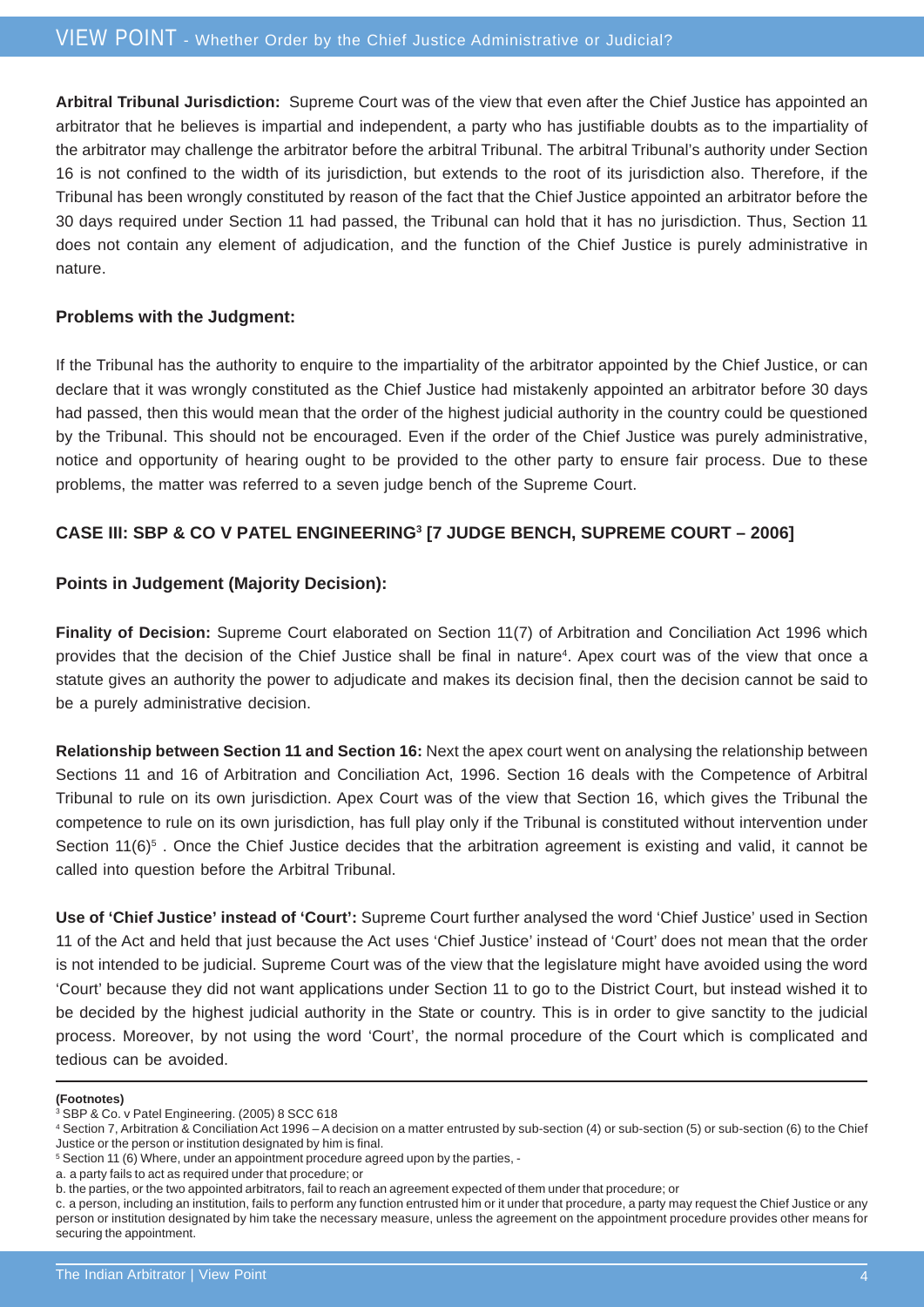**Persona designata:** Supreme Court held that the power conferred under Section 11(6) on the Chief Justice was not as *persona designata*. Supreme Court was of the view that *persona designata* is a person chosen to act in his private capacity, and not his capacity as a Judge. Obviously, on ceasing to be a Chief Justice, the person cannot exercise power under Section 11 of the Act.

**Comparison with Section 8:** Supreme Court further compared Sections 8 and 11 of Act and was of the opinion that it is settled that under Section 8, the judicial authority can decide jurisdictional issues before sending the matter to arbitration.<sup>6</sup> Thus, if the Chief Justice is not given the power to decide these issues before appointing an arbitrator under Section 11, it would lead to an anomalous situation where the judicial authority under Section 8 can decide, but not the Chief Justice under Section 11.

**Delegation of the Power:** The Chief Justice cannot delegate his power under Section 11 to a non-judicial body as judicial powers can only be exercised by judicial authorities. The Chief Justice can thus only delegate the power under Section 11 to another Judge of the same Court. However, the help of non-judicial persons can be taken in to point out a suitable person as an arbitrator or to get necessary information regarding suitable arbitrators. The preliminary or jurisdictional objections can only be decided by the Chief Justice or a Judge of the same Court.

**Remedy against order of Chief Justice:** If the order under Section 11 is passed by the Chief Justice of a High Court, the only remedy available is to approach the Supreme Court under Article 136. However, if the order is passed by the Chief Justice of the Supreme Court, then no remedy is available to the parties against such orders.

**Policy Considerations:** Supreme Court held that allowing the Chief Justice to decide on preliminary objections under Section 11 will leave the Arbitral Tribunal free to decide the dispute on merits, unhampered by technical objections. It would be more conducive to minimizing judicial intervention than allowing the objections to be taken before the Tribunal after appointment of the arbitrators, only to have the Award challenged under Section 34.

#### **(Footnotes)**

<sup>6</sup> Power to refer parties to arbitration where there is an arbitration agreement.



**PERSPECTIVE**

A man went out for a walk.

He came to a river and saw a woman on the opposite bank.

"Yoo-hoo," he shouted, "how can I get to the other side?"

The woman looked up the river then down the river then shouted back,

"You're already on the other side."

Life and truth is often a matter of perspective and viewpoint.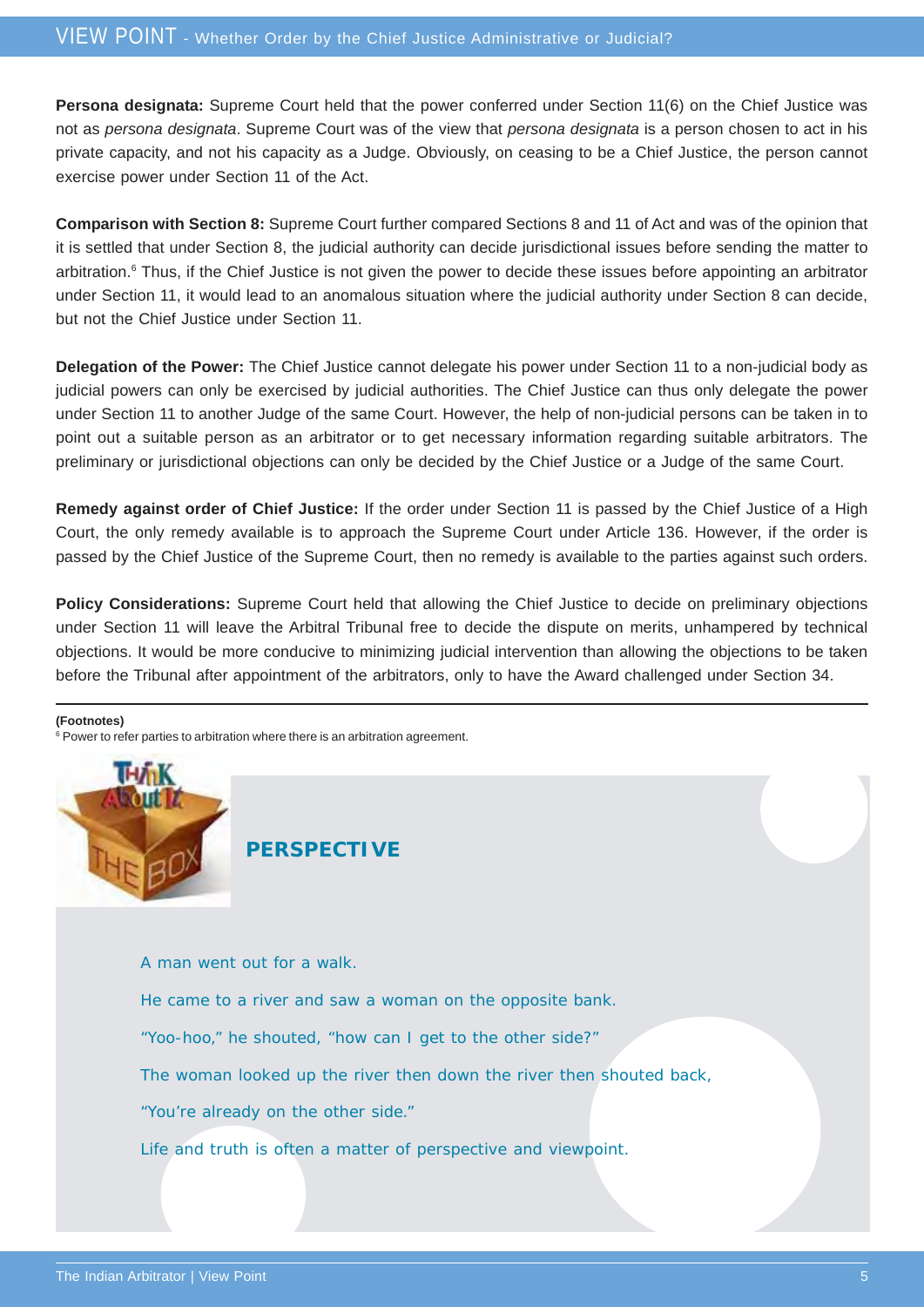**Administrative/Judicial Order:** Supreme Court was of opinion that if the order decides rights and liabilities of the parties, it cannot be administrative in nature. Moreover, if the matter involves discretion of the deciding authority and this discretion is to be exercised on merely subjective and NOT objective grounds, then the order will be administrative. The essence of a judicial proceeding is a lis between the parties that is to be adjudicated on. Since the Chief Justice has to decide on the existence and the validity of the arbitration agreement before appointing an arbitrator under Section 11, he can adjudicate contentious issues. His decision will vitally affect the rights and liabilities of the parties. (The right of the parties that is being affected is its contractual right to go to arbitration) Thus, it is clear that the Chief Justice is not performing a pure administrative function, but a judicial one.

**Requirement of Notice:** Supreme Court, on the issue of requirement of notice was of the view that it is fundamental procedural rule that the right of no person can be affected without being heard. Therefore, the Chief Justice has to give a notice to the other party, and provide both parties the opportunity of being heard before making his decision.

**Issues to be decided by the Chief Justice**: Supreme Court while analysing the power of Chief Justice under Section 11 of the Act held that the Chief Justice is competent to decide on following issues; (a) his own jurisdiction, i.e., whether the party has approached the right court, (b) existence and validity of the arbitration agreement and whether the person approaching him is a party to the agreement, (c) whether the claim is dead or barred, and (d) whether the conditions for appointing an arbitrator under Section 11(6) have been satisfied by the appellant.

**Conclusive Remarks:** Konkan II was overruled. The function performed by the Chief Justice under Section 11 is judicial in nature.

### **Points in Judgement (Minority Decision):**

**Prima Facie Consideration:** The Chief Justice under Section 11 does have to look into the existence of an arbitration agreement, default of one party to appoint an arbitrator, and the qualifications required by the arbitrator. However, the satisfaction required is merely of a prima facie nature and does not amount to deciding a lis or contentious issues between the parties.

**Finality of the decision of Chief Justice**: Apex court held that Section 11(7) provides for finality of order of Chief Justice. However, finality of the order has nothing to do with nature of the function being performed by the Chief Justice. Finality does not mean judicial review is not possible.

**Delegation of power:** The Legislature has consciously allowed delegation of the power by the Chief Justice to 'any person or institution' since the function is administrative in character and is required to be performed only on prima facie satisfaction. Moreover, the Legislature would have been aware that a quasi-judicial or judicial function cannot be delegated. If the function was quasi-judicial in nature, the Legislature would not have allowed for delegation to 'any person or institution'.

**Kompetenz-Kompetenz:** Supreme Court held that the principle of competence-competence, in Section 16 is not meant to leave the question of jurisdiction in the arbitrator's hands alone. However, it is a rule of chronological priority as it is meant to allow the arbitrators to be the first Judges of their own jurisdiction. In other words, it is to allow them to come to a decision on their own jurisdiction prior to any Court, thereby limiting the role of the Courts to the review of the Award. Therefore, the Chief Justice should not be given the authority to rule on the jurisdiction of the arbitral Tribunal, but merely to make a prima facie decision as to the existence of an arbitration agreement. The power of the Tribunal to rule on its own jurisdiction cannot be taken away by the Court. The Court cannot interpret Section 11 in a way that would make Section 16 redundant.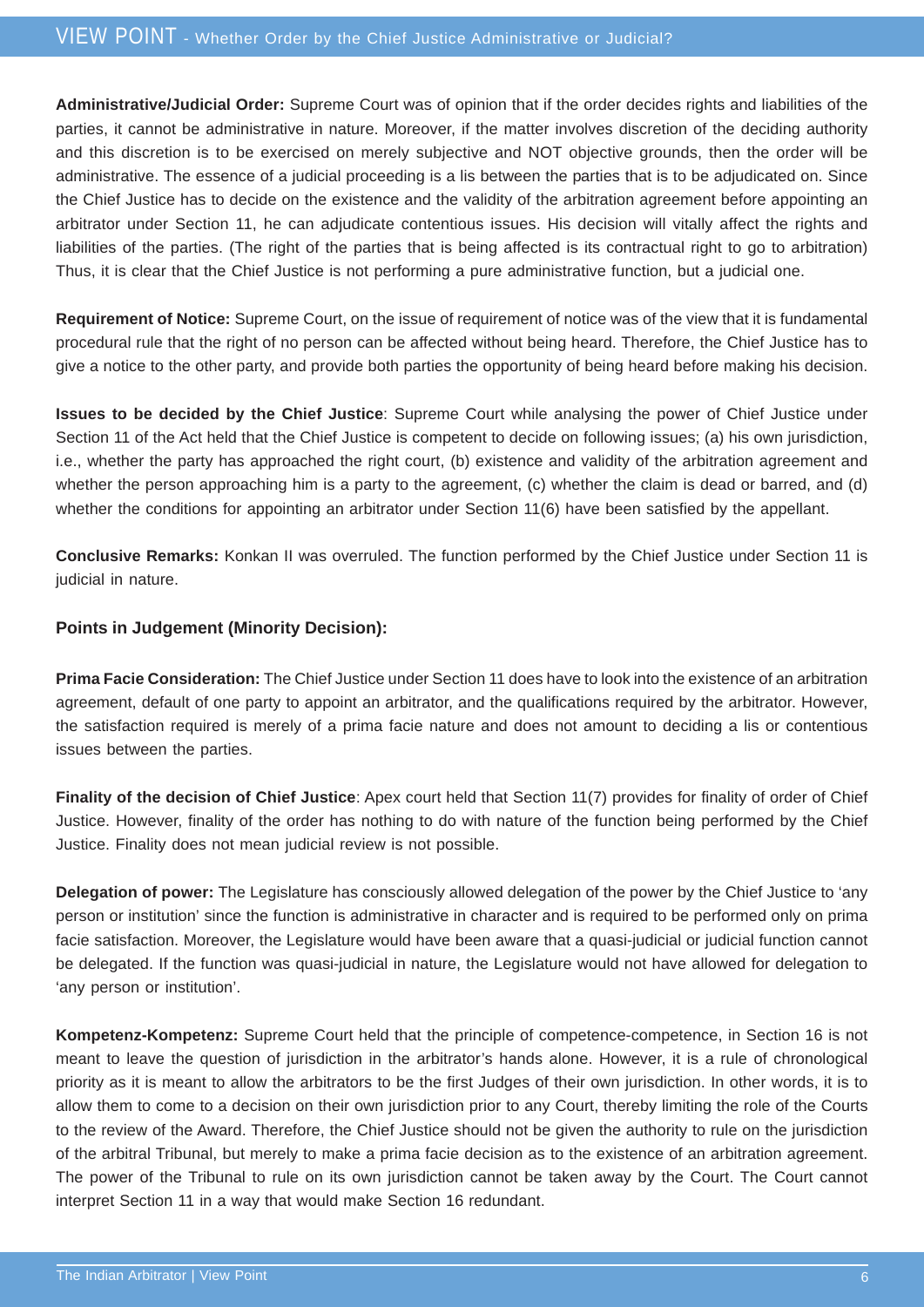**Appeals on Administrative Orders:** It is true that three appeals would be possible from an administrative order of the Chief Justice – to the High Court under Article 226 of the Constitution, from which appeal would lie to the Division Bench, with further appeal to the Supreme Court under Article 136 of the Constitution. However, the High Court while exercising its jurisdiction under Article 226 has to keep in mind the legislative intent of expeditious disposal of proceedings and exercise its power with utmost caution and circumspection.

**Requirement of Notice:** As the function of the Chief Justice is administrative in nature, there is no duty to act judicially. However, when an administrative action is likely to affect the rights of the parties, there is still a duty to act fairly. Basic procedural fairness requires notice to the opposite party.

**Conclusive Remarks:** Therefore the minority judgment upheld Konkan II to the extent that it held that the function of the Chief Justice was a pure administrative one. However, notice was still required to be given by the Chief Justice and hence, the part of the judgment that held that the Chief Justice's scheme was bad in law was overruled.



## Are you interested to open IIAM COMMUNITY MEDIATION CLINICS?

Indian Institute of Arbitration & Mediation welcomes you to take part in an exiting attempt of social transition to make our world a safe, sustainable, peaceful and prosperous place to live. Make an important contribution by adopting or supporting Community Mediation Clinics.

**For details visit www.communitymediation.in**

# INTERESTED TO CONTRIBUTE ARTICLES ?

We would like to have your contributions. Articles should be in English. Please take care that quotations, references and footnotes are accurate and complete. Submissions may be made to the Journals Division, Indian Institute of Arbitration & Mediation, G-254, Panampilly Nagar, Cochin - 682 036 or editor@arbitrationindia.com.

Publication of the Article will be the discretion of IIAM and submissions made indicates that the publish the copyrighted material to the publisher of the IIAM Journal.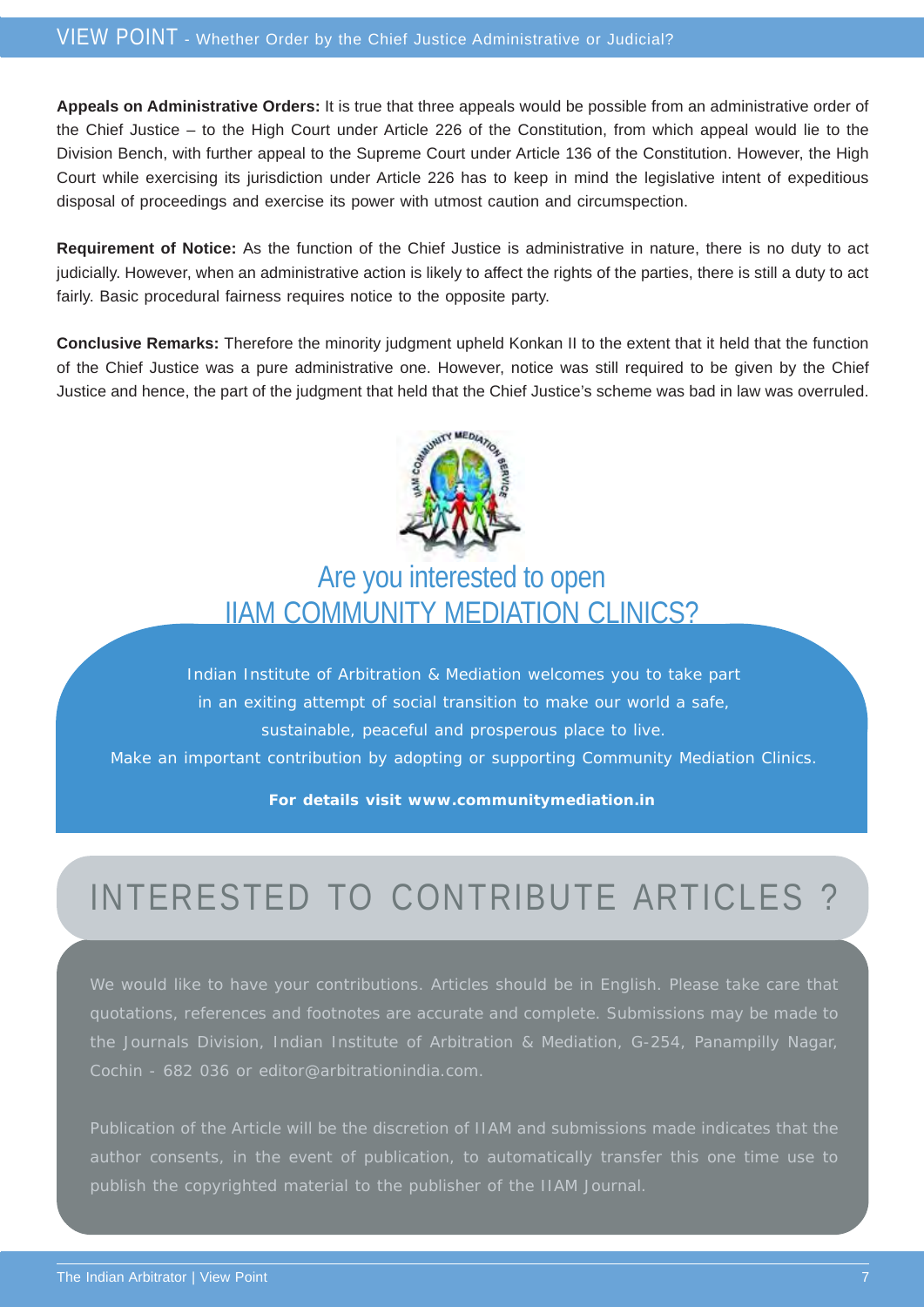## OBSERVED PRACTICE **MATTERS** TONY WHATLING

*Observed practice is a process whereby the Professional Practice Consultant or other designated colleague, directly or indirectly observes the practice of the mediator. The most obvious benefit for the mediator is the immediacy and focus of the feedback. With hindsight mediators can usually identify what they might have done differently. In this article the author explains why observed practice is important in family mediation and explores some common objections to the process and suggests ideas on how to manage its practice.*

AUTHOR: TONY WHATLING IS A MEDIATION CONSULTANT AND TRAINER IN THE UNITED KINGDOM



"**O**h would some power the gift to give us! To see ourselves as others see us, It would from many a blunder free us. [Robert Burns].

Observed practice is not new, indeed for many professionals who, perhaps like Burns wish for the power to see themselves as others see them, it has become regular practice. Nevertheless it remains a contentious issue for some who continue to argue the case against its implementation.

In this paper I explain why I think observed practice is important in family mediation, explore some common objections to the process and suggest ideas on how to manage its practice. By 'observed practice' I am referring to a process whereby the Professional Practice Consultant [PPC], or other designated colleague, directly or indirectly observes the practice of the mediator.

There are a number of options for how this can be done. For example, the PPC can sit in the room yet take no active part in the session; s/he can join in the process as a co-worker; audio/video tapes can be made of the session, or it can be observed through a one-way screen. From my direct experience of all of these options, I have no doubt that the former, to borrow the words of Tina Turner, is - *'…. simply the best - Better than all the rest'*. As the lyrics claim, it is both simple to do and the most effective process for meeting the

responsibilities of PPC and professional development needs of the mediator.

The first of the above options gives the observer scope for total concentration on what is happening between all the participants in the room. Whilst on the face of it the co-worker option seems more natural, it is a poor substitute for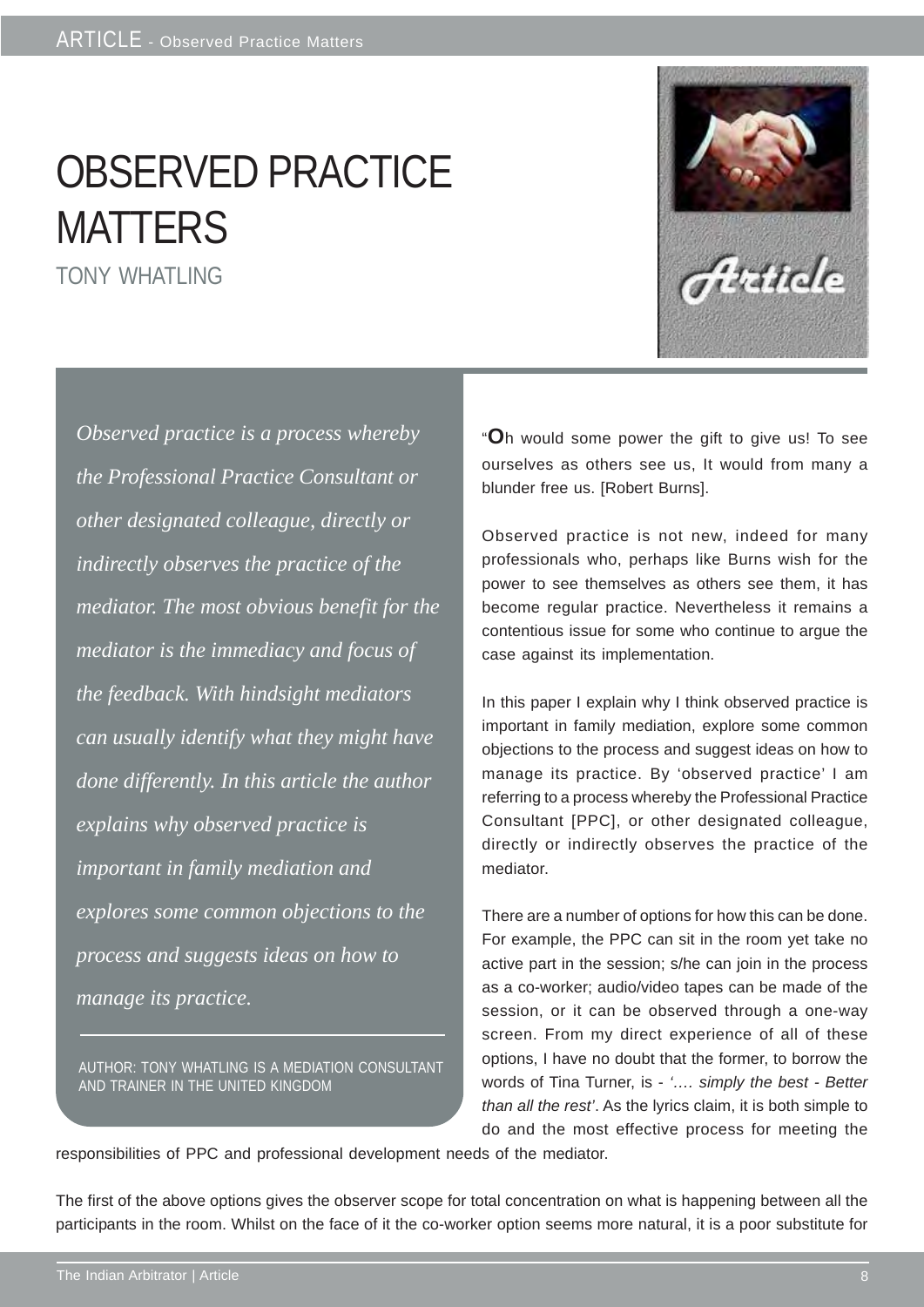### ARTICLE - Observed Practice Matters

'the best'. For continuity an observer would need to be involved in all appointments through to completion, thereby increasing cost and time commitment. Making detailed notes about the mediator practice would is not feasible and objectivity of observation more difficult. It is not possible to make an impartial assessment of the mediator since the co-working observer would also be making interventions. Talking to mediator colleagues around the country, coworker observation would appear to be the most favored option in use at present. How sad it is that it tends to be identified in a negative context, i.e. as 'the simplest way to get round the LSC requirement' for observed practice.

Audio or video-taping is an attractive option, particularly since it can be reviewed repeatedly, for example to see who said what? When? How? and for key learning points to be analysed. However good quality expensive equipment is required if all participants are to be heard or seen clearly on the tape. Anyone who has strained to listen to or watch poor quality audio/video tape material will know how frustrating it is. My main concern about the audio/visual option is the need for explicit policy and practice on such issues as client consent, how tapes are stored securely, who has access to them, why and when they are saved or deleted etc. In a worst-case scenario it is feasible that tapes could be requested as evidence in litigation. For example concerning allegations of poor mediation practice resulting in power imbalance, or advice giving etc. resulting in claims of financial loss by a client. The one-way screen is a familiar option within therapeutic settings but I wonder how comfortable clients feel about this 'bigbrother' scenario. What then are some of the objections raised by those who seek to avoid independent observation of practice? My own experience of such objections dates back some 30 years when firstly as a social work Practice Teacher and subsequently a college Tutor we addressed the need for greater objectivity in competence assessment of students. The objections have changed little over the years and the following are current examples I have heard of late: 'It would change the dynamics of the session'; 'it would have implications for client confidentiality'; 'it would increase cost'; 'the client would resent the invasion of their privacy'; 'my office is not big enough'; 'I was appointed to my post with a job specification that required me to be able to work without supervision'; I would have to travel to the mediator's office so that would increase costs.

> The room was full of pregnant women and their partners, and the Lamaze class was in full swing.

The instructor was teaching the women how to breathe properly, along with informing the men how to give the necessary assurances at this stage of the plan.

The teacher then announced, "Ladies, exercise is good for you. Walking is especially beneficial. And, gentlemen, it wouldn't hurt you to take the time to go walking with your partner!"

The room really got quiet.

Finally, a man in the middle of the group raised his hand.

"Yes?" replied the teacher.

"Is it all right if she carries a golf bag while we walk?"

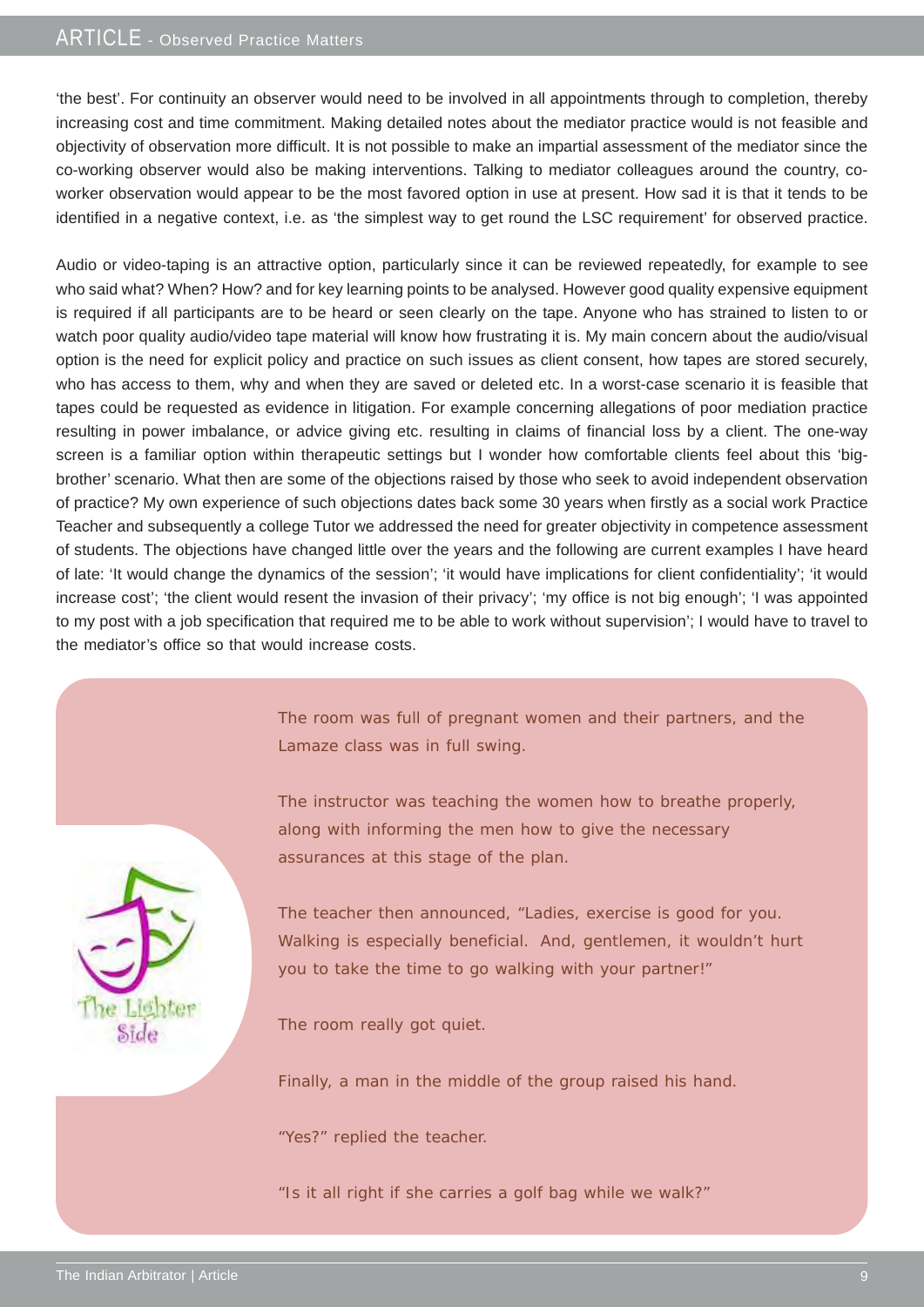### ARTICLE - Observed Practice Matters

Objections often focus on problems created for the client and are usually accompanied by the disclaimer, 'not that it is a problem for me as a mediator of course'! Whilst there will be elements of fact and truth in the above objections, I have never been in any doubt whatsoever that it is more of a problem for the practitioner than for the client. Yes the dynamics may be affected, but why assume that it will be for the worst? Issues of confidentiality should be considered but most clients understand the nature of confidentiality being within the context of the provider organisation. I have noticed that arguments for principles of client confidentiality do appear to vary more or less, according to the vested interests of those involved in the debate. For example I recall similarly strong objections raised a few years ago, by those who sought to resist having to submit client case evidence for LSC competence assessment! It is more time consuming than retrospective face-to-face PPC. However the current LSC minimum requirement is for twice a year and some face-to-face consultation would be happening anyway. All such objections need to be weighed against the very real benefits for professionals and ultimately for their clients. Mediators are good problem solvers, so issues of office space etc. are resolvable, assuming of course that the 'spirit is willing'.

Those mediators, who at one time resisted the very notion of submitting to any form of consultation, let alone observed practice, tend to hold negative personal constructs about the meaning of 'supervision'. Such constructs tend to be based on life experiences of critical negative feedback on performance, often dating back to childhood experience with parents, teachers and significant adults in authority. Supervision is often associated with professional pass/fail assessments, for example in teaching practice or of legal trainees. Such constructs also tend to assume that competence once 'proven' and 'licensed' will remain a permanent state from then on. What is needed is for those who hold such constructs to experience the benefits, both for clients and the ongoing professional development of the practitioner. Within the services that I visit as a PPC, mediators now complain if the gap between live observation sessions is too great. Not only is that a great compliment but it is what I would define as evidence of their professional maturity!

After the first few minutes the mediator is usually so caught up with the clients content, process and need for full attention that they usually forget I am there. Clients too, when I thank them for letting me sit in frequently say that they had forgotten I was in the room. Experience over many years in social work, counseling and family therapy has convinced me that observed practice is not a problem for the client. Client comments suggest some reassurance that the organisation is sufficiently conscientious to ensure practice is regularly audited and an interest in constantly improving performance.

How then is it best done? Clients are often asked by telephone before the day, but if not they are seen individually by the mediator who gives an explanation along the lines of - 'as you probably appreciate, we are always interested in developing our practice and the service has a practice consultant who is here today'. 'Would you have any objection to them sitting in on the session'? If you feel at all uncomfortable about it it's fine to say no'. Actual words will vary according to the mediator but the more it sounds a matter of routine the better. It is very rare for a client to decline. When it has happened it is associated with early limited trust in mediation, high conflict or emotional distress in one of the parties. Many professionals will have had experience of getting permission for trainees to sitin and clients appear to regard it as normal practice across a wide range of professional contexts.

As with all mediation sessions, seating and room layout are obviously important. My own preference is to be out of the direct line of vision of clients, otherwise they tend to make eye contact. Office space can be a problem but I aim to sit as far away as possible from the participants. For example it may be possible to sit in an adjoining room with the door open and still see the mediator(s). As far as possible it is important to be a truly silent observer, for example rustling of paper or coughing can be distracting. Equally I have discovered that my non-verbal responses need to be 'switched off' during the observation since a frown or raised eyebrows can be very disconcerting for the mediator.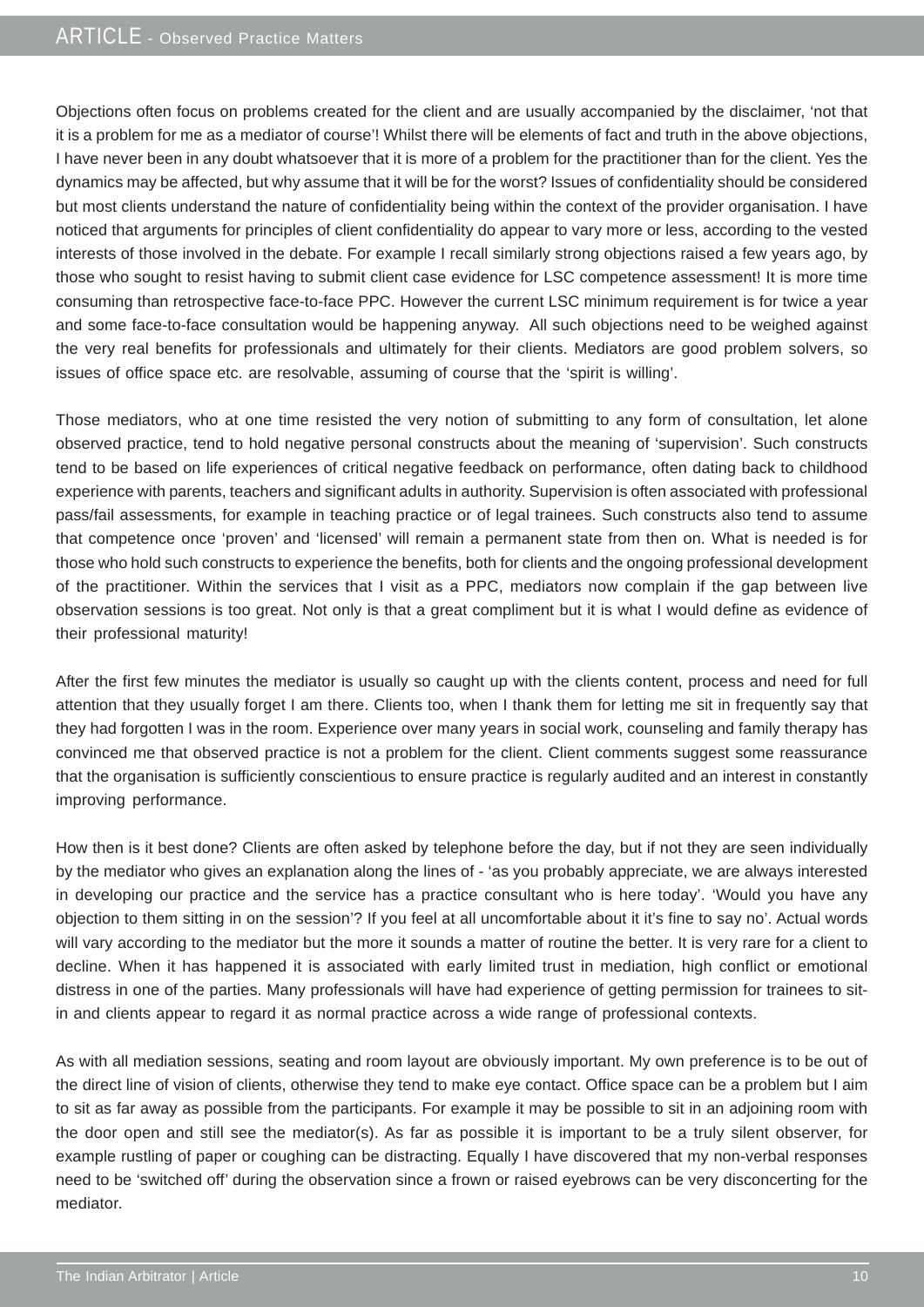The following is a copy of an observation record form I have evolved and that readers are welcome to copy or adapt.

#### RECORD OF OBSERVED PRACTICE

| Mediator(s): | Service: |
|--------------|----------|
| Observer:    | Date:    |

Core Skills Observed:

| Engaging                | Clarification          |
|-------------------------|------------------------|
| Appropriate Language    | Power Balancing        |
| <b>Child Focus</b>      | Managing Conflict      |
| <b>Future Focus</b>     | <b>Reality Testing</b> |
| Mutualising             | Solo Mediating         |
| Normalising             | Co-working             |
| Positive re-frame       | Active Listening       |
| Acknowledging positions | Open questioning       |
| Summarising             |                        |

| Effective Interventions - (what worked) | What could be done differently |
|-----------------------------------------|--------------------------------|
|                                         |                                |
|                                         |                                |
|                                         |                                |

The reverse of the page and continuation sheets omit the 'Core Skills Box'. The latter can either be used to score the use of skills or simply serve as a reminder of skills to look for. The wording of the columns symbolises how I see my role as PPC and observer. Given that mediation is arguably more art than science, practice is rarely 'right' or 'wrong', only more or less effective. I am primarily concerned with what is effective and what could possibly be further developed or done more of or less of. As standards of training have risen over the years, it is rare to encounter elements of seriously 'poor practice'. Where it happened it tended to be based on misunderstandings

| With a view to promote and support students in developing the qualities of     |
|--------------------------------------------------------------------------------|
| legal research and presentation, IIAM is providing opportunity to law students |
| to publish original, innovative and thought provoking articles on arbitration, |
| mediation, conciliation, dispute resolution and similar topics and critiques   |
| on judgments relating to the same topics. Selected articles will be published  |
| in the "Indian Arbitrator". From amongst the submitted articles, every year    |
| one student author will receive the "Best Young Author" certificate from IIAM. |
|                                                                                |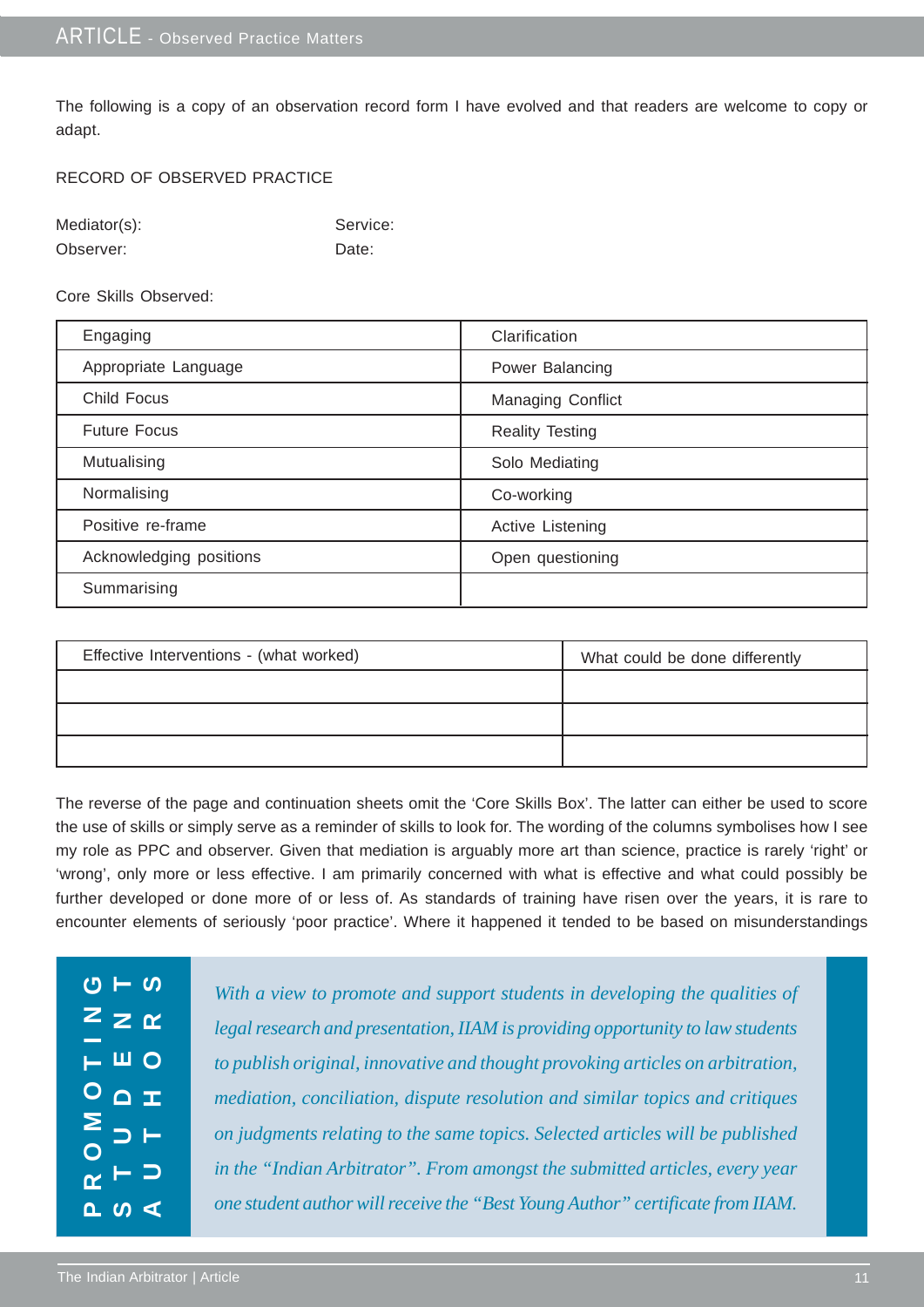### ARTICLE - Observed Practice Matters

taken from training, or involved the practice of mediation in the style of another professional background, e.g. giving legal advice or inappropriate opinions/instructions on parenting. I did observe a recently trained mediator who did not carry out adequate domestic abuse screening with a male client, despite had disclosure from the spouse of a long history of abuse. In another instance incorrect legal information was given about consent orders, thus illustrating a need for some specific training on the legal divorce process. Once such practice is observed it is not difficult to bring about change. In the words of Rabbi Lionel Blue, (Radio 4 'Thought for the day'), - 'Our successes make us skilful, our mistakes makes us wise'. Such examples would almost certainly never come to light without direct observation, so as Burns so eloquently put it, 'It would from many a blunder free us! It should be acknowledged of course that mediation is inevitably easier to do as an observer than when sitting in the mediator chair!

I never record real client names on this record, and rarely make comments on what clients do or say, unless it is clearly related to cause or effect of the mediator's competence. When observing co-mediators I use one sheet but record initials when referring to individual interventions. It can also be useful sometimes to record the time of particular interventions, perhaps in context with movement through the stages. The record is left with the mediator(s) and a copy stored at the service in their individual supervision file. I would not normally take any part in the session but there is an understanding that should the mediator want to consult with me s/he will propose a short tea break, e.g. 'to give everyone time to think about what has been said so far'. This does not happen often but when it has it is a useful opportunity to explore alternative strategies and options. The observer may be able to provide a more objective and 'detached' perspective on how to manage the rest of the session. A de-briefing based on the notes usually follows immediately after the session.

What then are the benefits for the mediator? Perhaps the most obvious benefit is the immediacy and focus of the feedback, compared for example to meeting some weeks later, when the mediator attempts to recall the details. It is not unusual for mediators to express doubts about their practice and most tend to be more self critical than is justified. Working through the list of interventions recorded as effective can be reassuring and affirming. With hindsight mediators can usually identify what they might have done differently, before consulting the right hand column of my list. In general mediators tend not to name particular interventions or techniques used to 'make things happen'. In part this may be to do with working at a largely intuitive level and our cultural taboo on self-praise! Mediators also tend not to describe what they do in the 'technical' language of mediation, for example 'mutualising', 'normalising', 'positive reframing' etc. As observer I can record all such competencies directly, often with the result that the mediator is reassured to learn just how skillful they had been. The value of this independent observed record of practice as subsequent evidence for assessment for UKC/LSC recognition and accreditation is an obvious major bonus.

Faced as they are with such high levels of distress, anger and apparently insurmountable problems, I am frequently aware of the high level of practice competence delivered by my mediator colleagues. If only critics of mediation could witness that and see the beneficial reactions of parents as, in the space of an hour or two, they reconnect with their former parental competence and responsibility. It is an experience that is probably unique to direct observation and for me is always associated with a deep sense of privilege at having the opportunity to witness it at first hand.

For mediators facing their first exposure to observed practice, the hardest part is often setting the date for it to happen. From then on it quickly becomes less of a 'gremlin' and certainly requires less effort than the energy required in generating objections to getting on with it. However experienced the mediator there is always the need for new ideas and further development. It would be sad indeed if the only reason professional mediators carried out observed practice was to satisfy the minimal requirements of the LSE.

Originally published in Family Law in Aug 2002 p623 and reproduced here with permission of Jordan Publishing and its imprint Family Law as publishers and the journal Family Law.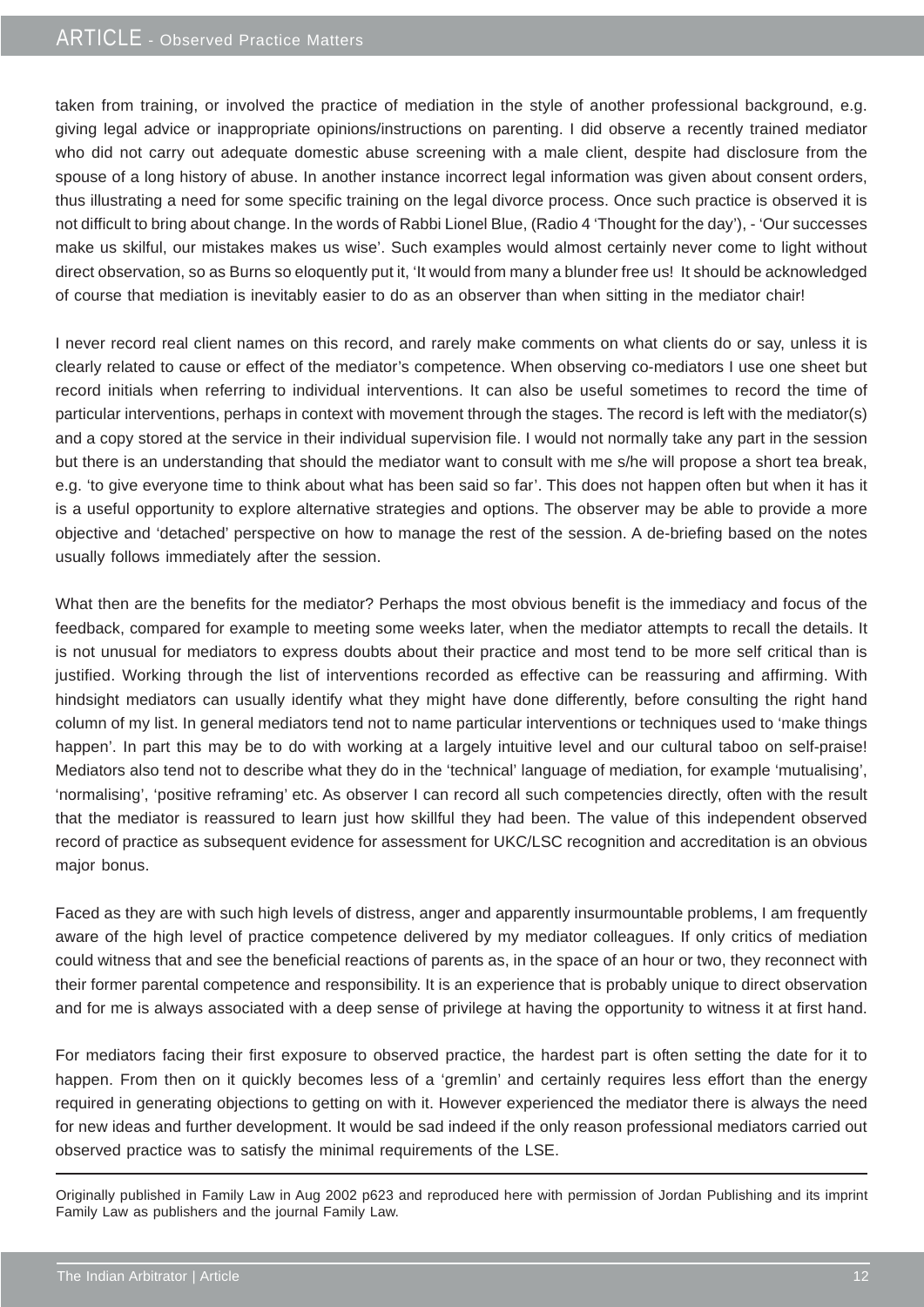# NEWS & EVENTS



# 1000 TRADITIONAL RULERS TRAINED ON ADR IN NIGERIA

About 1000 traditional rulers have been trained on Alternative Dispute Resolution under the Justice Sector and Law Reform Commission in Jigawa. The monarchs were trained on ADR and it is expected that since ADR was important to justice system, it would go a long way to eliminate hatred and enmity arising from litigations among the people in the society.

# 24 INDIAN JUDGES TAKE PART IN WORKSHOP ON ADR

About 24 Judges from Himachal Pradesh attended a six-day-long workshop to learn how to encourage mediation as the use of alternative dispute resolution to solve the long-pending cases to speed up justice system in the state in future.

## INDIA THIRD WORST IN RESOLVING COMMERCIAL DISPUTES: WORLD BANK

As per the report released by the World Bank and International Finance Corporation, it takes nearly four years on an average to resolve a commercial dispute in India, making the country the world's third worst place on this front. The report ranks countries on the basis of 10 factors including enforcing contracts that looks at how efficiently commercial disputes are resolved through courts. Providing details about ease of doing business in India, a separate report said that it takes 1420 days for resolving commercial disputes in the country, placing it at 186<sup>th</sup> spot in terms of enforcing contract, among 189 economies.

# MALAYSIA BECOMING MORE ARBITRATION FRIENDLY

The Malaysian Parliament passed amendments to the Legal Profession Act 1976 in September 2013, introducing an exception to the "fly-in fly-out" prohibition which allows a foreign lawyer advising on non-Malaysian law to enter Malaysia for up to 60 days in a calendar year, subject to immigration approval. With these amendments, both foreign Arbitrators and foreign lawyers are now allowed to enter into Malaysia to participate in arbitral proceedings and are exempted from the "fly-in fly-out" prohibition. They will not be subject to the restriction of 60 days nor require immigration approval to enter into Malaysia to conduct arbitral proceedings.